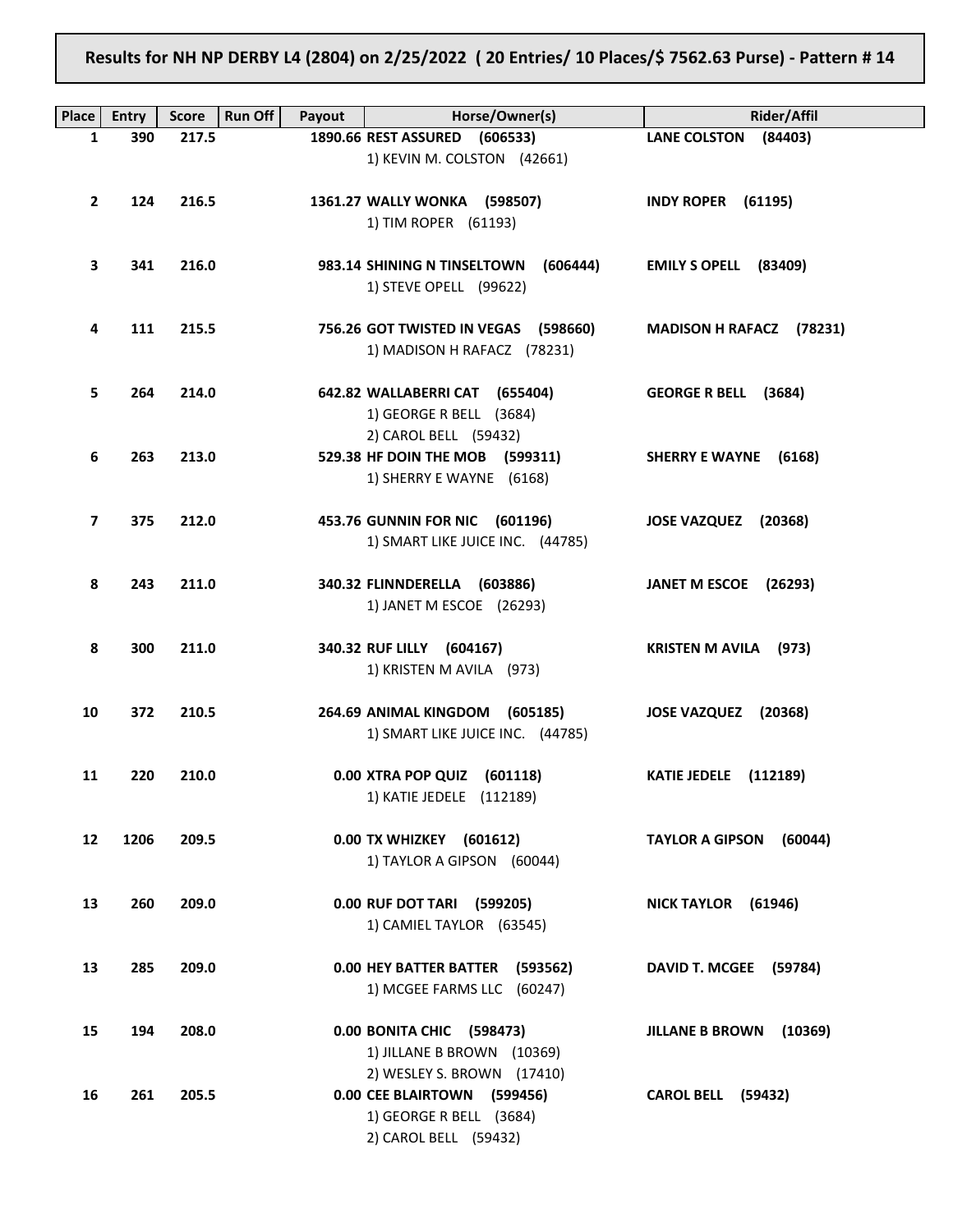| 17 | 212 | 193.5        | 0.00 SPOOKGOTITSMOKN (603239)<br>1) TERESA WYNN (45231)                     | <b>TRISTAN BAGBY</b><br>(98969)                       |
|----|-----|--------------|-----------------------------------------------------------------------------|-------------------------------------------------------|
| 18 | 340 | 0.0          | 0.00 DUN IT FOR ERMES<br>(603685)<br>1) STEVE OPELL (99622)                 | (83409)<br><b>EMILY S OPELL</b>                       |
| 18 | 350 | 0.0          | 0.00 SPOOKS GOTTA GLO (600590)<br>1) ALICIA RAPP (76605)                    | (76605)<br><b>ALICIA RAPP</b>                         |
| 20 |     | 1208 Scratch | 0.00 DUN IT IN YOUR DREAM<br>(602438)<br>1) CATHERINE C. CRANDON<br>(33896) | (33896)<br><b>CATHERINE C. CRANDON</b><br><b>FRHA</b> |

Show Secretary: